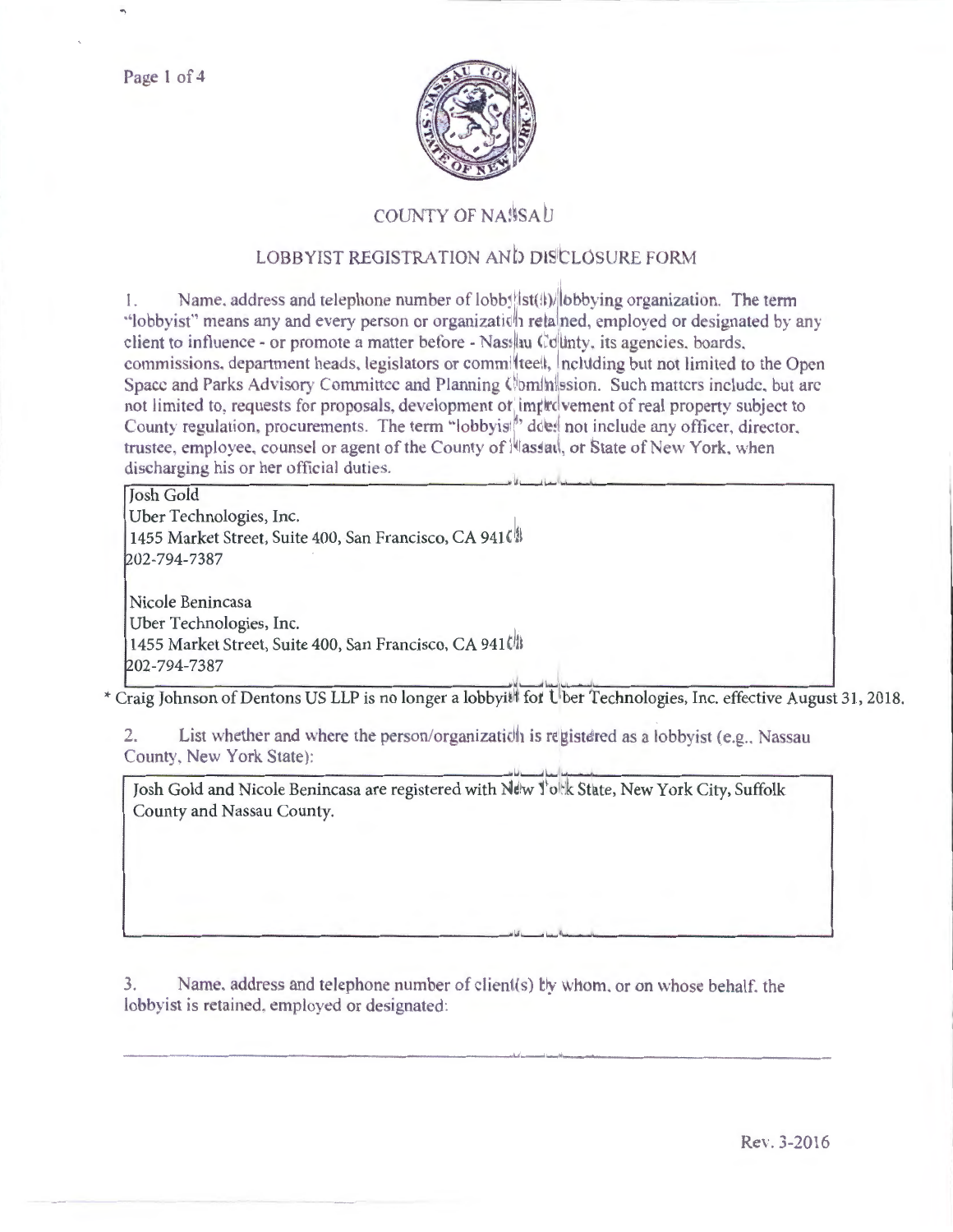Page 2 of 4

r-g-----.<br>| Ther Technologies Inc Uber Technologies, Inc. 1455 Market Street, Suite 400 San Francisco, CA 94103 202-794-7387

4. Describe lobbying activity conducted, or to be conducted, in Nassau County, and identify client(s) for each activity listed. Seq pagq 4 for a complete description of lobbying activities.

Meetings, conferences and communications related to or concerning for-hire vehicle industry, transportation industry and/or tech, hqlogy industry.

5. The name of persons, organi<sub>i</sub>a ions or governmental entities before whom the lobbyist expects to lobby:

 $\mathcal{N}$  . The set of the set of the set of the set of the set of the set of the set of the set of the set of the set of the set of the set of the set of the set of the set of the set of the set of the set of the set of t

Nassau County Executive, Nassau ('oµnty Legislature, Nassau County Attorney, and Nassau County Taxi and Limousine Commission.

,...., 1'1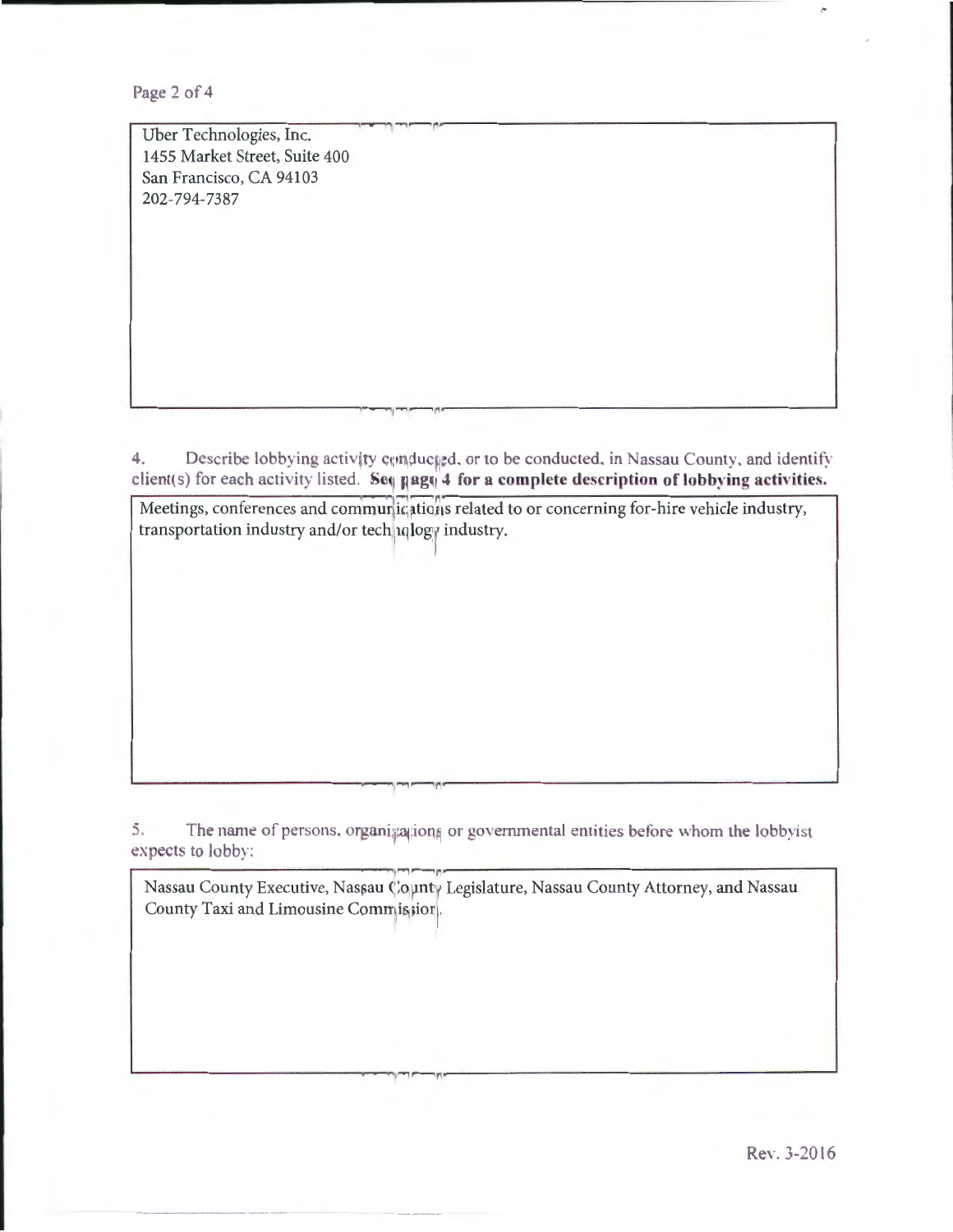## Page 3 of 4

If such lobbyist is retained or employed pursuant to a written agreement of retainer or 6. employment, you must attach a copy of such document; and if agreement of retainer or employment is oral, attach a written statement of the substance thereof. If the written agreement of retainer or employment does not contain a signed atthorization from the client by whom you have been authorized to lobby, separately attach such a whitlen authorization from the client.

Within the previous year, has the lobbyist/lobbying vrganization or any of its corporate 7. officers provided campaign contributions pursuant to the New York State Election Law to the campaign committees of any of the following Nassau County elected officials or to the campaign committees of any candidates for any of the following Nassau County elected offices: the County Executive, the County Clerk, the Comptroller, the District Attorney, or any County Legislator? If ves, to what campaign committee? If none, you must set state:

| None. |  |
|-------|--|
|       |  |
|       |  |
|       |  |
|       |  |
|       |  |
|       |  |
|       |  |
|       |  |

I understand that copies of this form will be sent to the Nassau County Department of Information Technology ("IT") to be posted on the Count is website.

I also understand that upon termination of retainer, employment or designation I must give written notice to the County Attorney within thirtly  $(30)$  days of termination.

VERIFICATION: The undersigned affirms and so swears that he/she has read and understood the foregoing statements and they are, to his/her knowledge, true and accurate.

The undersigned further certifies and affirms that the  $\frac{1}{2}$  pnt  $\frac{1}{2}$  ution(s) to the campaign committees listed above were made freely and without duress, threat or liny promise of a governmental benefit or in exchange for any benefit or remuneration

Dated:  $\int_{0}^{1}11\sqrt{3018}$ 

Signed:

Title:

Jasdn Rost

Print Name:

Communications Director, East